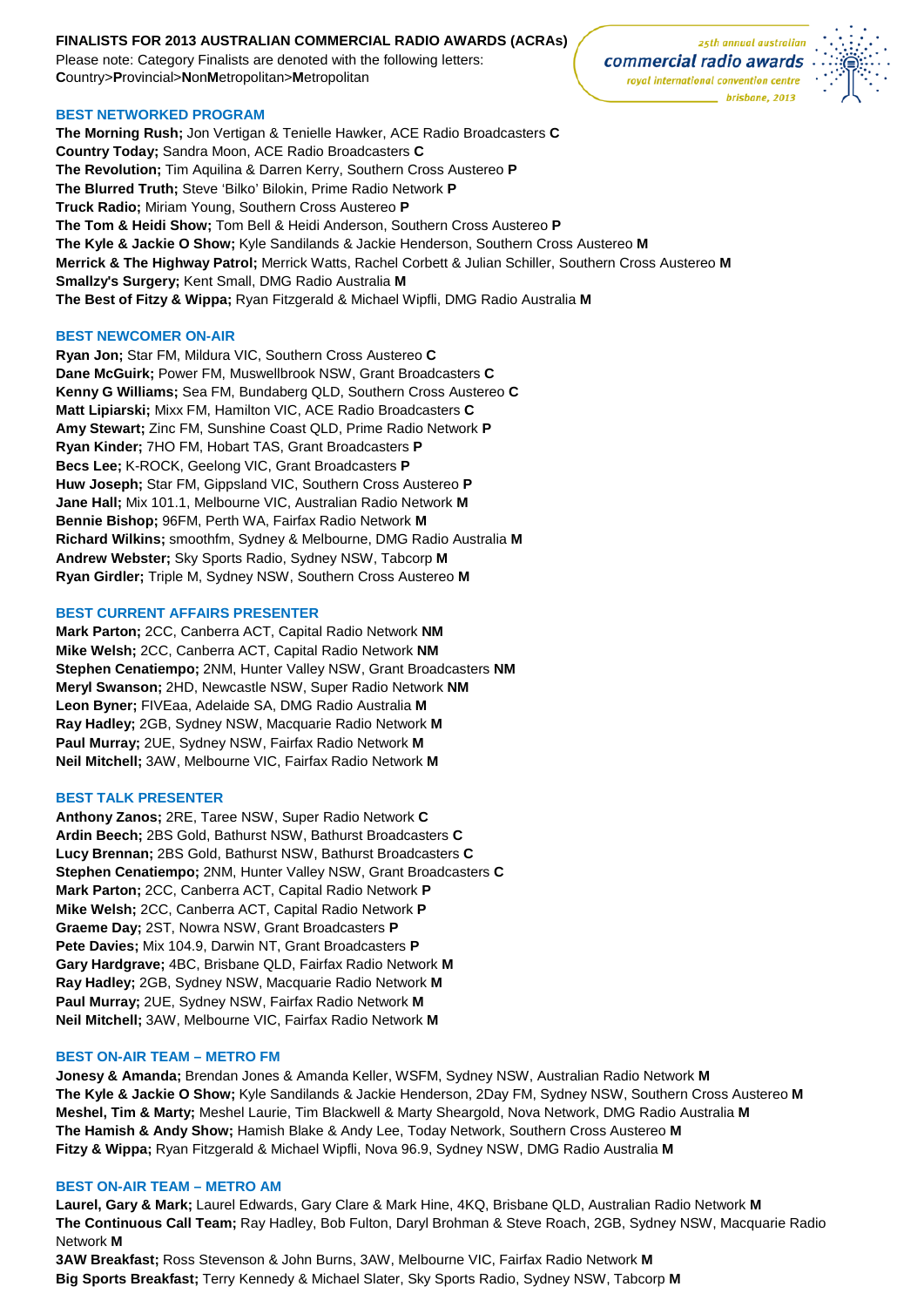### **BEST ON-AIR TEAM – COUNTRY AND PROVINCIAL**

**Marc & V Coast to Coast Breakfast;** Marc McCreadie & Venita Overton, 7AD, Devonport TAS, Grant Broadcasters **C Saturday Night Double Shot Rock Shop;** Benny Hope & Nic Cook, B-Rock, Bathurst NSW, Bathurst Broadcasters **C Kewy & Karis;** Karis Britton & Richard Kew, Coast FM, Warrnambool VIC, ACE Radio Broadcasters **C Matt & Rosie;** Matthew Ambrose & Rosie Panetta, Magic FM, Port Augusta SA, Grant Broadcasters **C Craig & Mandy;** Craig Annis & Mandy Coolen, Star 104.5, Central Coast NSW, DMG Radio Australia **P Mark & Caroline for Breakfast;** Mark Darin & Caroline Hutchinson, Mix FM, Sunshine Coast QLD, Southern Cross Austereo **P Galey, Matt & Charli;** Paul Gale, Matt Acton & Charli Robinson, Sea FM, Gold Coast QLD, Southern Cross Austereo **P Mike E & Emma;** Michael Etheridge & Emma Chow, The Edge, Katoomba NSW, Australian Radio Network **P**

#### **BEST MUSIC PRESENTER**

**Benny Hope;** B-Rock, Bathurst NSW, Bathurst Broadcasters **C Chris McNamara;** Mixx FM, Colac VIC, ACE Radio Broadcasters **C Ross Watson;** Hitz 939, Bundaberg QLD, Grant Broadcasters **C Amin Azoor;** Mixx FM, Horsham VIC, ACE Radio Broadcasters **C Rob Doorey;** C91.3, Campbelltown NSW, WIN Network **P Brad Wood;** Power FM, Ballarat VIC, Grant Broadcasters **P Jacqui Kassulke;** KOFM, Newcastle NSW, Southern Cross Austereo **P Andy Simpson;** KOFM, Newcastle NSW, Southern Cross Austereo **P Ellie Mobbs;** 2Day FM, Sydney NSW, Southern Cross Austereo **M Anthony Maroon;** Triple M, Sydney NSW, Southern Cross Austereo **M Dave 'Rabbit' Rabbetts;** Nova 96.9, Sydney NSW, DMG Radio Australia **M Kent Small;** Nova Network, DMG Radio Australia **M**

#### **BEST SPORTS PRESENTER**

**Peter Harrison;** 2BS Gold, Bathurst NSW, Bathurst Broadcasters **C Liam Fitzgerald;** 3YB, Warrnambool VIC, ACE Radio Broadcasters **C Jock Brady;** 3CS, Colac VIC, ACE Radio Broadcasters **C John Sutherland;** 92.9, Tamworth NSW, Super Radio Network **C Steve Allan;** 2GO, Gosford NSW, Southern Cross Austereo **P Tom King;** K-ROCK, Geelong VIC, Grant Broadcasters **P Jeremy Ryan;** KOFM, Newcastle NSW, Southern Cross Austereo **P Wayne Phillips;** Flow FM, Remote Central SA, Flow FM **P Mark Levy;** 2GB, Sydney NSW, Macquarie Radio Network **M Dermott Brereton;** 1116 SEN, Melbourne VIC, Pacific Star Network **M Matty Johns;** Triple M, Sydney NSW, Southern Cross Austereo **M Ray Warren;** Triple M, Sydney NSW, Southern Cross Austereo **M**

### **BRIAN WHITE MEMORIAL**

**Craig Huth;** 2RE, Taree NSW, Super Radio Network **Clinton Maynard**; 2UE, Sydney NSW, Fairfax Radio Network **Lisa Barnes;** 6PR, Perth WA, Fairfax Radio Network **Heidi Murphy;** 3AW, Melbourne VIC, Fairfax Radio Network **Deborah Clay;** 2Day FM, Sydney NSW, Southern Cross Austereo

#### **BEST DIGITAL RADIO FORMAT – LONG TERM**

**Chemist Warehouse Remix;** Australian Radio Network & Chemist Warehouse, National, Australian Radio Network **Radar;** Southern Cross Austereo Digital Radio Team, Sydney NSW, Southern Cross Austereo **Buddha Radio;** Southern Cross Austereo Digital Radio Team, Sydney NSW, Southern Cross Austereo

### **BEST DIGITAL RADIO FORMAT – SHORT TERM**

**Elf Radio;** Nick Condon, National, Australian Radio Network **Be Active Digital Radio;** Nick Condon, Adelaide SA, Australian Radio Network **Maroon Radio;** Sarah Fletcher, Luke McKew, Jay Walkerden & Scott Tonges, Brisbane QLD, DMG Radio Australia

### **ENGINEERING EXCELLENCE**

**Bill Cacalis & Nathan Billington;** ARN, Melbourne VIC, Australian Radio Network **Phil Gange;** 2GB, Sydney NSW, Macquarie Radio Network **Stephen Beers;** 3AW, Melbourne VIC, Fairfax Radio Network **John Pearce, Mat Powell & Robert Zamora**; Nova 96.9, Sydney NSW, DMG Radio Australia **Rorie Ryan;** Fox FM & Triple M, Melbourne VIC, Southern Cross Austereo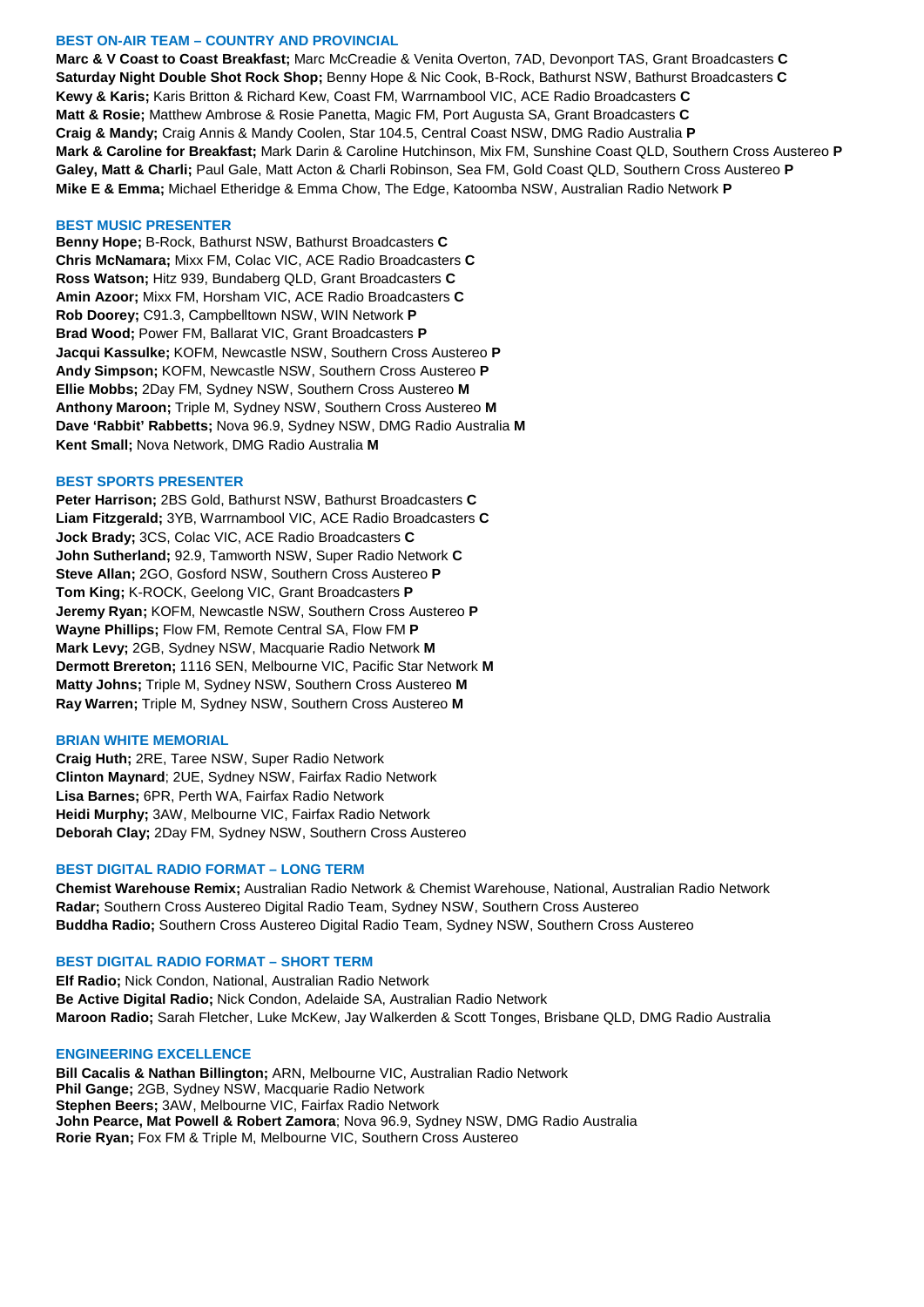## **BEST MUSIC SPECIAL**

**Saying Goodbye to a Bee Gee;** Michael Moffett, 2EC, Bega NSW, Grant Broadcasters **C Remembering Michael Hutchence: 15 years on;** Michael Moffett, 2EC, Bega NSW, Grant Broadcasters **C Super 60's Top 40 – 1969;** Craig Bassett, 2MG, Mudgee NSW, Super Radio Network **C Browny's Backstage Pass: All Time Low;** Paul 'Browny' Brown, Star FM, Orange NSW, Southern Cross Austereo **C Coast Uncovered;** Hayden Else, Star 104.5, Central Coast NSW, DMG Radio Australia **P 50 Shades of Rock;** Jess Capolupo, Star 104.5, Central Coast NSW, DMG Radio Australia **P 1001 Greatest Hits of All Time Countdown;** Trent Towson, Chris Holland, Andrew Very & Al Dobie, Gold FM, Gold Coast QLD, Southern Cross Austereo **P Big Day Out 21st Birthday;** Anthony Thompson, TR FM, Gippsland VIC, ACE Radio Broadcasters **P House of Hits;** David Konsky, 2Day FM, Sydney NSW, Southern Cross Austereo **M Nova's Old Skool;** Nova 106.9 Production Team, Nova 106.9, Brisbane QLD, DMG Radio Australia **M John Farnham;** Richard Wilkins, smoothfm, Sydney & Melbourne, DMG Radio Australia **M Smallzy's Surgery Live from The 2012 ARIA Awards;** Kent Small, Brayden Crossley & Zach LaCava, Nova Network, DMG Radio Australia **M**

## **MOST POPULAR STATION MANAGER**

**Peter Headen;** 3YB & Coast FM, Warrnambool VIC, ACE Radio Broadcasters **C Trish Mears;** 4BU & Hitz 939, Bundaberg QLD, Grant Broadcasters **C Stephen Jones;** 3HA & Mixx FM, Hamilton VIC, ACE Radio Broadcasters **C Eoghan O'Byrne;** 104.7 & Mix 106.3, Canberra ACT, ARN/Southern Cross Austereo **P Paul "Moltz" Moltzen;** Star 104.5, Central Coast NSW, DMG Radio Australia **P Steve Smith;** KOFM & NXFM, Newcastle NSW, Southern Cross Austereo **P Sean Ryan;** Nova 106.9, Brisbane QLD, DMG Radio Australia **M Gary Roberts;** Nova 93.7, Perth WA, DMG Radio Australia **M Jeremy Simpson;** 2Day FM & Triple M, Sydney NSW, Southern Cross Austereo **M**

### **BEST NEWCOMER OFF-AIR**

**Cassandra O'Dare;** 4BU & Hitz 939, Bundaberg QLD, Grant Broadcasters **C Caleb James Sheffield;** 92.9 & 2TM, Tamworth NSW, Super Radio Network **C Edana Lawler;** Star FM & 2GZ FM, Orange NSW, Southern Cross Austereo **C Antonella Grivec;** Star FM & 3MA, Mildura VIC, Southern Cross Austereo **C Anna Cook;** 2GO & Sea FM, Gosford NSW, Southern Cross Austereo **P Kirsten Lim-How;** 2CC, Canberra ACT, Capital Radio Network **P Tyler Henderson;** Sea FM, Gold Coast QLD, Southern Cross Austereo **P Xylon McEwan;** 105.7 The River, Albury NSW, Southern Cross Austereo **P Siobhāin McDonnell;** 97.3 FM, Brisbane QLD, Australian Radio Network **M Chantelle Leaney;** Mix 102.3, Adelaide SA, Australian Radio Network **M Darcy Milne;** 2Day FM, Sydney NSW, Southern Cross Austereo **M Brendan Annakin;** Triple M, Sydney NSW, Southern Cross Austereo **M**

### **BEST SPORTS EVENT COVERAGE**

**2012 AFL Grand Final;** Anthony Mithen, Tom King & the K-ROCK Football Team, K-ROCK, Geelong VIC, Grant Broadcasters **NM 2AY Football O&M Live;** Simon Corr, Brandon Hughes, Robbie Mackinlay & Steve Murphy, 2AY, Albury NSW, ACE Radio Broadcasters **NM**

**2012 South West Football League Grand Final;** Daniel Leach & Vin Dawes, RadioWest, Bunbury WA, Southern Cross Austereo **NM**

**2012 Women's State Basketball League Grand Final;** Daniel Leach, RadioWest, Bunbury WA, Southern Cross Austereo **NM London 2012 Olympic Games;** Ray Hadley, Alan Jones & the 2GB Olympics Team, 2GB, Sydney NSW, Macquarie Radio Network **M**

**2012 AFL Grand Final;** 1116 SEN AFL Commentary Team, 1116 SEN, Melbourne VIC, Pacific Star Network **M Grand Final 2012;** 3AW Football Team, 3AW, Melbourne VIC, Fairfax Radio Network **M ANZAC Day Match 2012;** Triple M Football Team, Triple M, Melbourne VIC, Southern Cross Austereo **M**

### **BEST NEWS PRESENTER – COUNTRY & PROVINCIAL**

**Stephen Cenatiempo;** 2NM & Power FM, Hunter Valley NSW, Grant Broadcasters **C Lois Chislett;** 3YB, Warrnambool VIC, ACE Radio Broadcasters **C Eddie Summerfield;** Star FM & Sun FM, Mildura VIC, Southern Cross Austereo **C Robyn Atkinson;** 3WM & Mixx FM, Horsham VIC, ACE Radio Broadcasters **C Nicole Charlton;** i98fm, Wollongong NSW, WIN Network **P Glen Lauder;** Star 104.5, Central Coast NSW, DMG Radio Australia **P Nicola Ryan;** Sea FM & Mix FM, Sunshine Coast QLD, Southern Cross Austereo **P Kate Taylor;** 104.7, Canberra ACT, ARN/Southern Cross Austereo **P**

### **BEST NEWS PRESENTER – METRO FM**

**Nehal Alavi Dalgliesh;** Mix 106.5, Sydney NSW, Australian Radio Network **M Kerrie Turner;** Mix 102.3, Adelaide SA, Australian Radio Network **M Pip Mooney;** smoothfm, Melbourne VIC, DMG Radio Australia **M Monique Crichton;** Triple M, Adelaide SA, Southern Cross Austereo **M**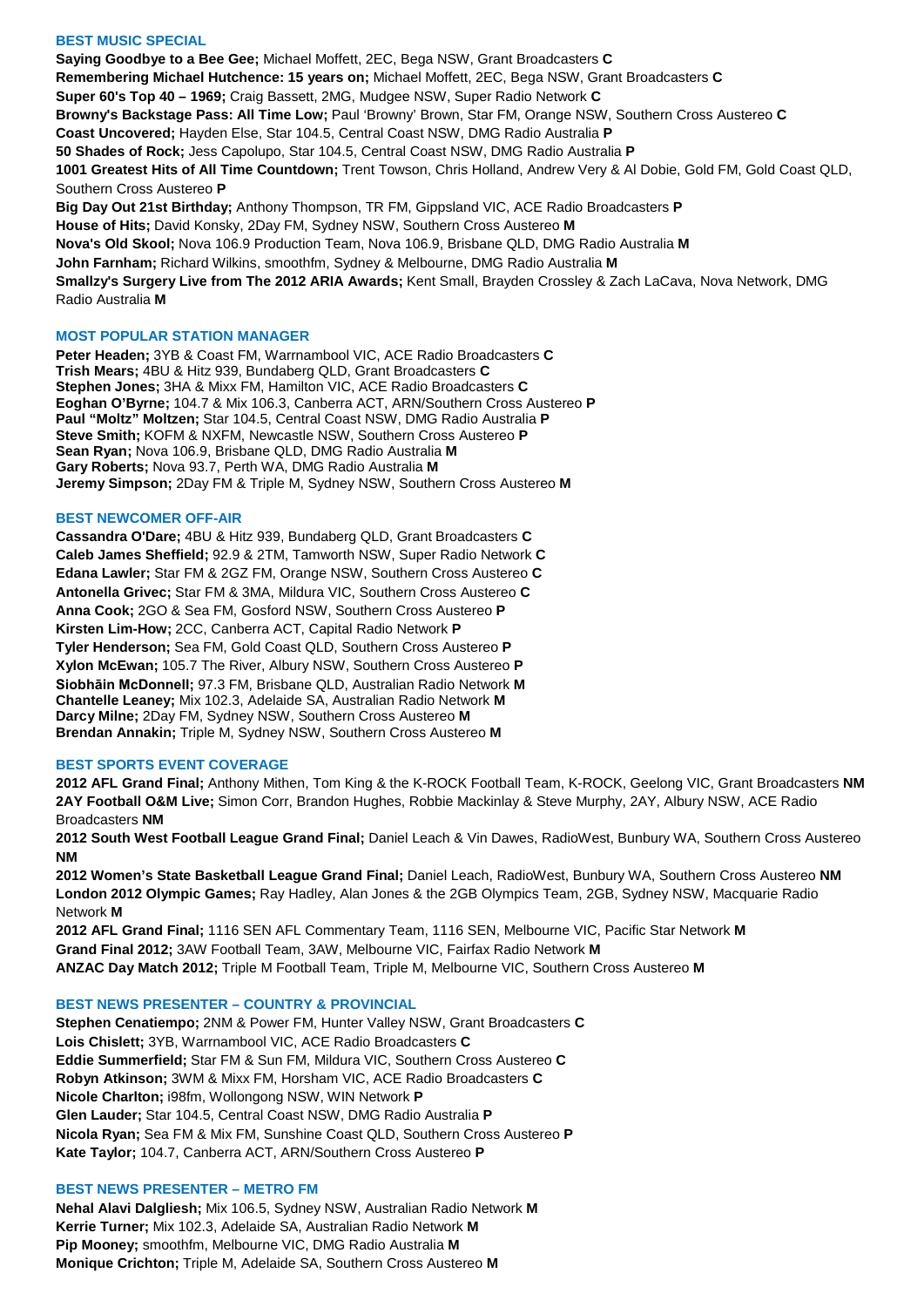# **BEST NEWS PRESENTER – METRO AM**

**Anne Stone;** FIVEaa, Adelaide SA, DMG Radio Australia **M Steve Blanda;** 2UE, Sydney NSW, Fairfax Radio Network **M Lisa Barnes;** 6PR, Perth WA, Fairfax Radio Network **M Gail Watson;** 3AW, Melbourne VIC, Fairfax Radio Network **M**

### **BEST SHOW PRODUCER – ENTERTAINMENT/MUSIC**

**Jaimi Robinson;** Holmsey, Flan & Emily Jade, Hot Tomato, Gold Coast QLD, Hot Tomato **NM Joe Gleeson;** Scotty & Nige, 104.7, Canberra ACT, ARN/Southern Cross Austereo **NM Sarah May Alexander;** Galey, Matt & Charli, Sea FM, Gold Coast QLD, Southern Cross Austereo **NM Leanne Stamps;** Nick & Woody, Sea FM, Hobart TAS, Southern Cross Austereo **NM Laura Viglino;** Jonesy & Amanda, WSFM, Sydney NSW, Australian Radio Network **M Gemma O'Neill;** The Kyle & Jackie O Show, 2Day FM, Sydney NSW, Southern Cross Austereo **M Kerri Jones;** Fifi & Jules & The Hamish & Andy Show, Today Network, Southern Cross Austereo **M Tom Ivey;** Fitzy & Wippa, Nova 96.9, Sydney NSW, DMG Radio Australia **M**

### **BEST SHOW PRODUCER – TALK CURRENT AFFAIRS**

**Sarah Bannerman;** 2CC Mike Welsh Drive Show, 2CC, Canberra ACT, Capital Radio Network **NM David Sharaz;** 2CC Breakfast Show with Mark Parton, 2CC, Canberra ACT, Capital Radio Network **NM Jena Shaw;** Ardin & the Breakfast Show, Talk of the Town, Bangers & Mash and The Saturday Morning Show, 2BS Gold, Bathurst NSW, Bathurst Broadcasters **NM**

**Matthew Hepworth;** 360 with Pete Davies, Mix 104.9, Darwin NT, Grant Broadcasters **NM Tammii Caught;** Mornings with Leon Byner, FIVEaa, Adelaide SA, DMG Radio Australia **M Michael Thompson;** The Ray Hadley Morning Show, 2GB, Sydney NSW, Macquarie Radio Network **M Stephanie Powell;** Sydney Live with Ben Fordham, 2GB, Sydney NSW, Macquarie Radio Network **M Amanda Woods;** John Stanley Weekend Breakfast Program, 2UE, Sydney NSW, Fairfax Radio Network **M**

## **BEST MUSIC DIRECTOR**

**Guy Mylecharane;** Snow FM, Jindabyne NSW, Capital Radio Network **C Benny Hope;** 2BS & B-Rock, Bathurst NSW, Bathurst Broadcasters **C Luke Lum;** Power FM, Bega NSW, Grant Broadcasters **C Kiri Martin;** Sea FM, Gosford NSW, Southern Cross Austereo **P Aiden Grant;** K-ROCK, Geelong VIC, Grant Broadcasters **P Trent Towson;** Gold FM, Gold Coast QLD, Southern Cross Austereo **P Lindsay Ellis;** 104.7, Canberra ACT, ARN/Southern Cross Austereo **P Wayne McClean;** 96FM, Perth WA, Fairfax Radio Network **M Georgina Ingham-Myers;** Nova 106.9, Brisbane QLD, DMG Radio Australia **M Mathew Eggleston;** 2Day FM, Sydney NSW, Southern Cross Austereo **M Jack Ball;** Fox FM, Melbourne VIC, Southern Cross Austereo **M**

### **BEST PROGRAM DIRECTOR**

**Michael Moffett;** 2EC & Power FM, Bega NSW, Grant Broadcasters **C Benny Hope;** B-Rock, Bathurst NSW, Bathurst Broadcasters **C Brendan McIntosh;** 3HA & Mixx FM, Hamilton VIC, ACE Radio Broadcasters **C Len Pakot;** 3SH & Mixx FM, Swan Hill VIC, ACE Radio Broadcasters **C Ryan Tothill;** 2GO & Sea FM, Gosford NSW, Southern Cross Austereo **P Andrew Very;** Sea FM & Gold FM, Gold Coast QLD, Southern Cross Austereo **P David Rymer;** Hot Tomato, Gold Coast QLD, Hot Tomato **P Rod Maldon;** Sea FM & Heart 107.3, Hobart TAS, Southern Cross Austereo **P Charlie Fox;** WSFM, Sydney NSW, Australian Radio Network **M Brad McNally;** 96FM, Perth WA, Fairfax Radio Network **M Derek Bargwanna;** 2Day FM, Sydney NSW, Southern Cross Austereo **M Daniel Underhill;** Nova 93.7, Perth, WA, DMG Radio Australia **M**

### **BEST STATION PRODUCED COMEDY SEGMENT**

**Sports Drug Hotline;** Paddy Gerrard & Sarah King, 2GO, Gosford NSW, Southern Cross Austereo **NM Pregnant Style;** Todd Widdicombe & Sami Muirhead, Hot 91.1, Maroochydore QLD, Prime Radio Network **NM Not So Sad Factor;** Paul Gale, Sea FM, Gold Coast QLD, Southern Cross Austereo **NM Confusing Email Address;** Luke Bradnam, Hot Tomato, Gold Coast QLD, Hot Tomato **NM 60's Sex Ed;** Ash Bradnam, Kip Wightman & David 'Luttsy' Lutteral, Nova 106.9, Brisbane QLD, DMG Radio Australia **M Cookie Jars Parody;** Ryan Fitzgerald, Michael Wipfli & Richard Culph, Nova 96.9, Sydney NSW, DMG Radio Australia **M The Best iPhone in the World;** Hamish Blake & Andy Lee, Today Network, Southern Cross Austereo **M Fifi's Sex Ed Class;** Fifi Box & Jules Lund, Today Network, Southern Cross Austereo **M**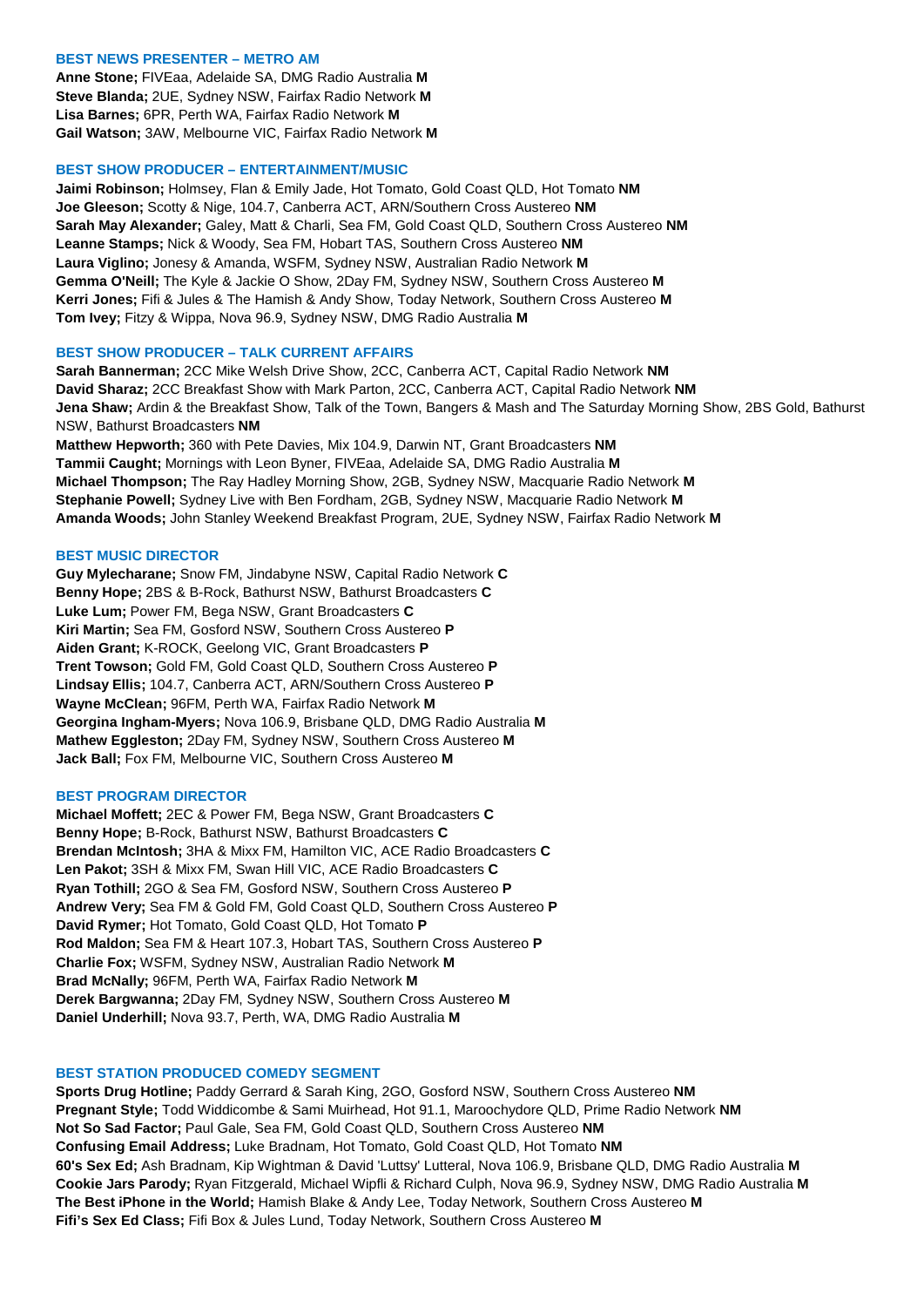### **BEST SYNDICATED AUSTRALIAN PROGRAM**

**Tech Daily with Andy Wells;** Andy Wells **AFL Live;** Jack Heverin, Crocmedia **MiNDFOOD RADIO;** Ben Starr & Patrick Kayrooz, Radio Australasia **My Generation;** MCM Media **Take 40 Australia;** MCM Media

### **BEST DOCUMENTARY**

**The Year That Was;** David Dollin & Mark Brewer, KOFM, Newcastle NSW, Southern Cross Austereo **NM Greg Evans: 40 Years on Air;** Mandy Turner, 3SR FM, Shepparton VIC, Southern Cross Austereo **NM Ash Wednesday 30th Anniversary;** Ewan Grant, 5SE, Mount Gambier SA, Southern Cross Austereo **NM Michael Chamberlain's Heartache;** Dennis Guthrie, Gold FM, Gold Coast QLD, Southern Cross Austereo **NM Titanic 100th Anniversary;** Tara Beautyman, 2UE, Sydney NSW, Fairfax Radio Network **M Bali Bombing 10th Anniversary;** Sideshow Mike Andersen, Triple M, Sydney NSW, Southern Cross Austereo **M Inside South Pacific;** Bruce Mansfield & Philip Brady with Peter Adams & ACMN, 3AW, Melbourne VIC, Fairfax Radio Network **M Bali: The 10th Anniversary;** Media Heads **M**

## **BEST ACHIEVEMENT IN PRODUCTION**

**Brendan Egan;** Hitz 939, Bundaberg QLD, Grant Broadcasters **C Nic Cook;** 2BS & B-Rock, Bathurst NSW, Bathurst Broadcasters **C Brodie Green;** RadioWest & Hot FM, Kalgoorlie WA, Southern Cross Austereo **C Jarred O'Brien;** RadioWest & Hot FM, Kalgoorlie WA, Southern Cross Austereo **C David Horspool;** 2GO, Gosford NSW, Southern Cross Austereo **P Simon Valentine;** Star 104.5, Central Coast NSW, DMG Radio Australia **P Mark 'Doogie' Brewer;** NXFM, Newcastle NSW, Southern Cross Austereo **P Rick Wilson;** Sea FM, Gold Coast QLD, Southern Cross Austereo **P Daniel Bozykowski;** 2Day FM, Sydney NSW, Southern Cross Austereo **M Sideshow Mike Andersen;** Triple M, Sydney NSW, Southern Cross Austereo **M Richard Culph;** Nova 96.9, Sydney NSW, DMG Radio Australia **M Josh Burton;** Nova 106.9, Brisbane QLD, DMG Radio Australia **M**

#### **BEST AGENCY SALESPERSON**

**Daniel Watson;** ARN National, Sydney NSW, Australian Radio Network **Emily Buckby;** Nova 106.9, Brisbane QLD, DMG Radio Australia **Kristy Marshall;** Nova 93.7, Perth WA, DMG Radio Australia **Matt Frost;** Nova 106.9, Brisbane QLD, DMG Radio Australia

## **BEST STATION SALES ACHIEVEMENT**

**Mix 106.3 Sales Team;** Mix 106.3, Canberra ACT, ARN/Southern Cross Austereo **NM 104.7 Sales Team;** 104.7, Canberra ACT, ARN/Southern Cross Austereo **NM 7BU & Sea FM Burnie Sales Team;** 7BU & Sea FM, Burnie TAS, Grant Broadcasters **NM Albury Sales Team;** Star FM & 105.7 The River, Albury NSW, Southern Cross Austereo **NM Radio 4BC Sales Team;** 4BC, Brisbane QLD, Fairfax Radio Network **M Mix 106.5 Direct Sales;** Mix 106.5, Sydney NSW, Australian Radio Network **M 2Day FM Sales Team;** 2Day FM, Sydney NSW, Southern Cross Austereo **M Nova Perth Sales Team;** Nova 93.7, Perth WA, DMG Radio Australia **M**

#### **BEST DIRECT SALESPERSON**

**Jacqueline Jeffery;** 2BS & B-Rock, Bathurst NSW, Bathurst Broadcasters **C Cheyne Harrison;** 7BU & Sea FM, Burnie TAS, Grant Broadcasters **C Shawn Michelmore;** Hot FM, Emerald QLD, Southern Cross Austereo **C Renee Franckiewicz;** 2GO & Sea FM, Gosford NSW, Southern Cross Austereo **P Nathan Harrison;** 2CC & 2CA, Canberra ACT, Capital Radio Network **P Simone Butland;** RadioWest & Hot FM, Bunbury WA, Southern Cross Austereo **P Leonie Leonard;** Hot FM & Sea FM, Mackay QLD, Southern Cross Austereo **P Susie Michaels;** WSFM, Sydney NSW, Australian Radio Network **M George Kailis;** 6PR & 96FM, Perth WA, Fairfax Radio Network **M Justine Harvey;** Fox FM & Triple M, Melbourne VIC, Southern Cross Austereo **M Antonell Doyle;** Nova 93.7, Perth WA, DMG Radio Australia **M**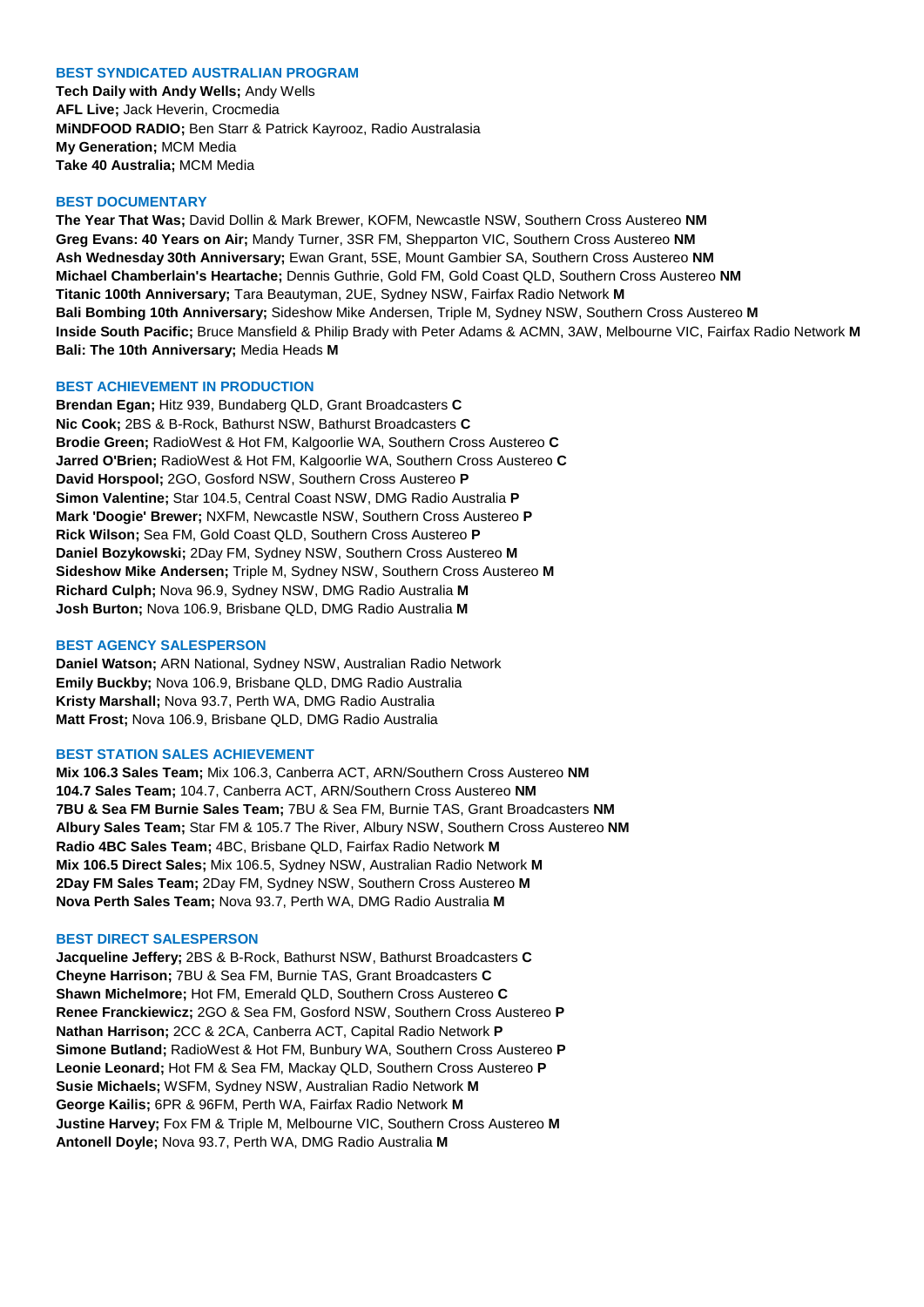## **BEST STATION PRODUCED COMMERCIAL – SINGLE**

**Clarks Quality Meats;** Tamara Heinjus & Cassie Aldridge, RadioWest & Hot FM, Esperance WA, Southern Cross Austereo **C Western Work Wear Boots;** Andy Macleod & Brodie Green, Hot FM, Albany WA, Southern Cross Austereo **C Climate King;** Grant Clifford & David Horspool, 2GZ & Star FM, Orange NSW, Southern Cross Austereo **C Elevate You;** Grant Clifford & David Horspool, Star FM, Orange NSW, Southern Cross Austereo **C Wamberal Florist;** Grant Clifford & Marc Dwyer, Sea FM, Gosford NSW, Southern Cross Austereo **P Berry Street;** Bianca Kerr & Cassie Aldridge, Star FM & 3SR FM, Shepparton VIC, Southern Cross Austereo **P Tiny Tuff Stuff Hobbies;** Matt Lygoe & Thom Wood, Star 104.5, Central Coast NSW, DMG Radio Australia **P Glenmore Seafoods;** Carly Nicolaides & Barry McCaul, 4RO, Sunshine Coast QLD, Prime Radio Network **P Hella Lights;** Darren Collins & Chris Gates, Triple M, Melbourne VIC, Southern Cross Austereo **M Confessions;** Grant Roberts, Nova 106.9, Brisbane QLD, DMG Radio Australia **M Photographs;** Grant Roberts, Nova 106.9, Brisbane QLD, DMG Radio Australia **M Untrue;** Shaun Malzard & Daryl Missen, Mix 101.1, Melbourne VIC, Australian Radio Network **M**

## **BEST STATION PRODUCED COMMERCIAL – CAMPAIGN**

**Berry Street;** Bianca Kerr & Cassie Aldridge, Star FM & 3SR FM, Shepparton VIC, Southern Cross Austereo **NM Natural Tile;** Selina Pedersen & Barry McCaul, Hot 91.1, Maroochydore QLD, Prime Radio Network **NM Elite Smash Repairs;** Cameron Horn, Anna Cook & David Horspool, Sea FM, Gosford NSW, Southern Cross Austereo **NM The Adult Warehouse;** Glen Badans & Todd Stevens, Wave FM, Wollongong NSW, Grant Broadcasters **NM High Class Limousines;** Matt Lygoe & Thom Wood, Star 104.5, Central Coast NSW, DMG Radio Australia **NM Metro Trains;** Darren Collins & Chris Gates, Triple M, Melbourne VIC, Southern Cross Austereo **M I Love Slurpees;** Paul Varasso, Paul Menz & Andrew Fritsch, Nova 100, Melbourne VIC, DMG Radio Australia **M Trust Your Ears;** Garry Dean & Carl Step, Mix 94.5, Perth WA, Southern Cross Austereo **M Mr T...OYS;** Nathan Russell, Nova 106.9, Brisbane QLD, DMG Radio Australia **M Hear & Say;** Cindy Donato, Nova 106.9, Brisbane QLD, DMG Radio Australia **M**

## **BEST MULTIMEDIA EXECUTION – STATION**

**Macklemore Straya Day Awesome;** Craig Annis, Dan Taylor, Lukas Goodenough, Mandy Coolen & Simon Valentine, Star 104.5, Central Coast NSW, DMG Radio Australia **NM**

**Rod & Biggzy's Ride for Pegasus;** Sarah Duffy, Rod Cuddihy & Carla Bignasca, Mix 106.3, Canberra ACT, ARN/Southern Cross Austereo **NM**

**104.7 Skyfire 25;** Zak Davies, Ashleigh Hudson, Craig Ebeling, Scott Masters & Nigel Johnson, 104.7, Canberra ACT, ARN/Southern Cross Austereo **NM**

**Glee GC 2012;** Rohan Parnell, Monique Grisanti & Samantha McClurg, Sea FM, Gold Coast QLD, Southern Cross Austereo **NM Hamish & Andy's Euro Gap Year;** Jeremy Carne, Today Network, Southern Cross Austereo **M**

**Fitzy & Wippa's Song Parodies;** Ryan Fitzgerald, Michael Wipfli, Daniel Bryant & Richard Culph, Nova 96.9, Sydney NSW, DMG Radio Australia **M**

**Kyle & Jackie O's Big Fat Gypsy Wedding;** 2Day FM, Sydney NSW, Southern Cross Austereo **M Fifi & Jules' Blackout Challenges;** Fifi & Jules Team, Today Network, Southern Cross Austereo **M**

### **BEST MULTIMEDIA EXECUTION – SALES**

**2CA & 2CC Christmas Lights;** Peter Davidson, 2CC & 2CA, Canberra ACT, Capital Radio Network **NM Carlton Dry Expression Sessions;** George Thie, Hot Tomato, Gold Coast QLD, Hot Tomato **NM Hot FM's Perfect Proposal;** Krystal Sanders, Hot FM, Bunbury WA, Southern Cross Austereo **NM Mitsubishi Mirage;** DMG Create, Nova 100, Melbourne VIC, DMG Radio Australia **M Fifi & Jules' Car Swap;** Today Network, Southern Cross Austereo **M ShopperNova;** Luke Minto, Nova Network, DMG Radio Australia **M**

### **BEST SALES PROMOTION**

**Another Brick in the Great Wall;** Benny Hope, Cazna Cupitt & Jacqueline Jeffrey, B-Rock, Bathurst NSW, Bathurst Broadcasters **C**

**Jingle Bell Rock;** Benny Hope, Michael Coote & Janie Birchall, B-Rock, Bathurst NSW, Bathurst Broadcasters **C The Framey Bunch;** David Ten Broeke, Matt Boylan Smith, Ardin Beech & Angela Morris, 2BS Gold, Bathurst NSW, Bathurst Broadcasters **C**

**Live In It to Win It;** Power FM, Muswellbrook NSW, Grant Broadcasters **C**

**Central Coast Beer On Tap;** Shane Peak, Stephanie Zalfelds & Alana Hall, Sea FM, Gosford NSW, Southern Cross Austereo **P Gold FM's \$10k Ball Drop;** Luke Parsons & Holly Erickson, Gold FM, Gold Coast QLD, Southern Cross Austereo **P Mal & Luke's Pop Up Lamb;** Justin Williams, Hot Tomato, Gold Coast QLD, Hot Tomato **P**

**Dude, Where's My Car!;** NXFM Sales Team, NXFM, Newcastle NSW, Southern Cross Austereo **P**

**Optus RockCorps;** Andy Sinn, Megan Hales, DMG Create & Nova 96.9 Integration, Nova 96.9, Sydney NSW, DMG Radio Australia **M**

**Kyle & Jackie O's Amazing Race;** 2Day FM, Sydney NSW, Southern Cross Austereo **M**

**Hot Breakfast VB Launch;** Triple M, Melbourne VIC, Southern Cross Austereo **M**

**Fifi & Jules' Car Swap;** Today Network, Southern Cross Austereo **M**